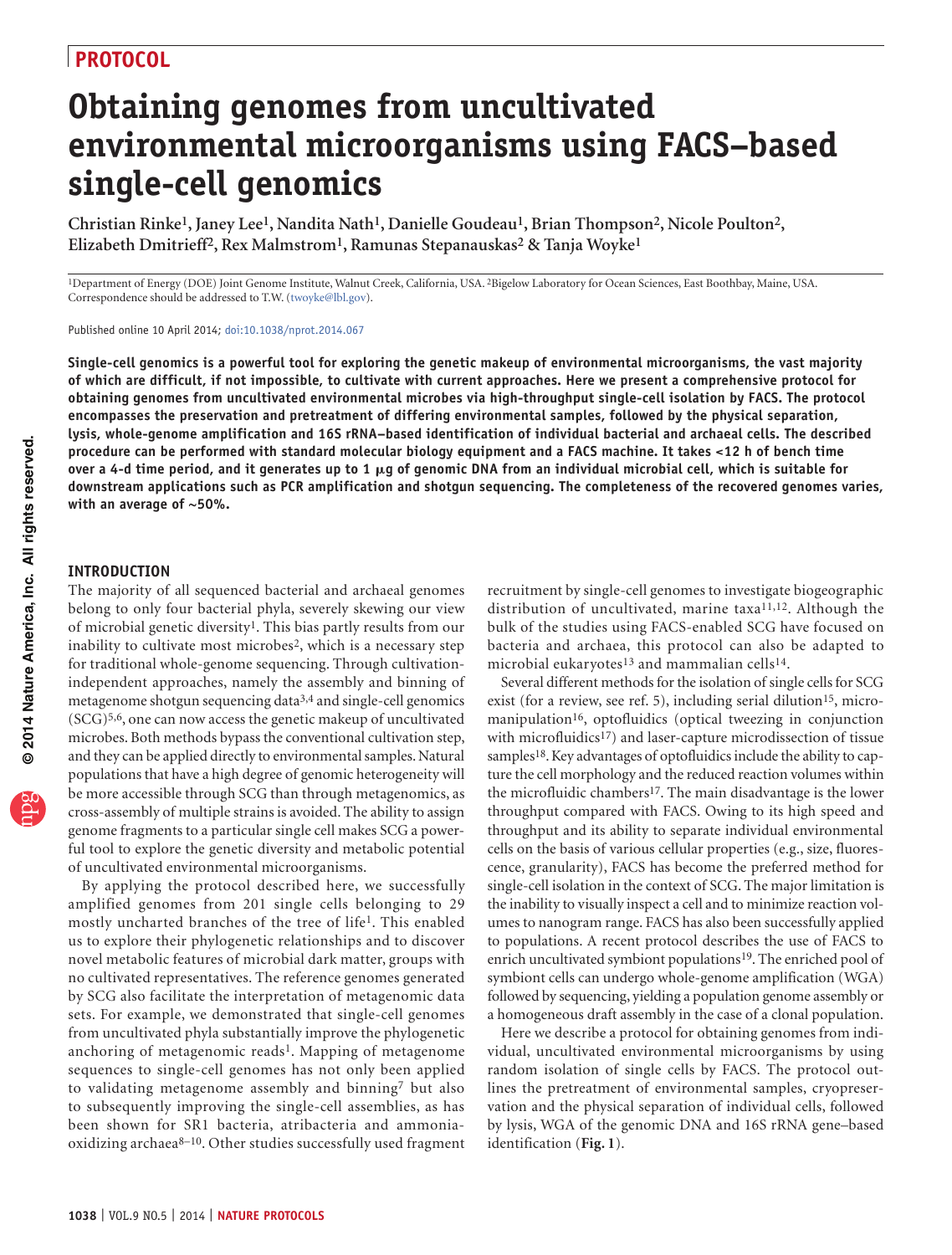<span id="page-1-0"></span>**Figure 1 |** Single-cell whole-genome amplification workflow. The workflow includes sample preparation (Step 1), sample preservation (betaine, glycerol; Step 2), single-cell isolation (flow cytometry; Steps 3–12), cell lysis (alkaline solution; Steps 13–17), WGA (MDA; Steps 18–23) and phylogenetic screening (16S rRNA or other marker genes; Steps 24–30). Specific amplified genomes then undergo multilocus or shotgun genome sequencing. Please note that only a small aliquot of DNA generated in the WGA is used for the phylogenetic screening and that phylogenetic screening is optional.



#### **Experimental design**

**Sample preservation and preparation.** If the environmental samples are not used immediately after collection, storage is required to preserve the integrity of the cell and its DNA. We recommend flash-freezing the samples in liquid nitrogen with a cryopreservant such as betaine or glycerol, which does not interfere with the downstream cell separation, lysis and DNA amplification steps<sup>[1,11,20](#page-10-0)</sup>. Precipitant-free, aquatic samples can be directly mixed with the cryopreservant. Nonaquatic samples, such as sediments, soil, fecal samples, biofilms and sludge, may require additional sample preparation to disaggregate the cells and remove noncellular particles. It is generally advisable to minimize the length of sample handling before cryopreservation and to limit changes in ionic strength, pH and temperature. For sediments, soil and fecal samples, we recommend vortexing with a sterile, isotonic buffer, followed by brief centrifugation (Step 1A). Repeated pipetting through a syringe may be used to disperse cells comprising some microbial mats. Dense biofilm samples may require a more extensive mechanical disaggregation to make the sample suitable for flow cytometry (Step 1B). Sludge samples benefit from a centrifugation step and subsequent manual grinding to make the biomass accessible (Step 1C). The volumes given below can be scaled up or down according to the amount of biomass present in the sample. Ideally, preparation should be performed on fresh samples, followed by immediate cryopreservation; however, postprocessing of cryopreserved samples is also possible.

**Single-cell separation.** FACS is the most commonly used high-throughput approach to separate the sample into single cells<sup>[6](#page-10-14)</sup>. Microbial cells can be identified and recovered by FACS on the basis of their DNA content (fluorescence) and scatter signals, which are related to cell size and granularity. Only a few picoliters of the original sample are sorted with the cell, minimizing the risk of contamination from extracellular DNA. The wide variety of cell sorters, operational parameters and environmental samples precludes a single detailed protocol for cell sorting. The protocol below outlines general tips for sorting cells from environmental samples, and it includes details of a few suitable automated liquid-handling systems.

**Automation.** Approximately half of the single cells isolated for the study reported in ref. [1](#page-10-0) were generated by the manual process described in the protocol, which is scalable to higher throughput because of the plate format and is more straightforward to set up than an automated liquid-handling system. Automated liquid-handling systems are, however, suitable for consistent high-throughput SCG applications, and they allow a streamlined and more reliable workflow. We have included a selection of three systems (see Equipment). As scripts will be very specific to each model and configuration and will require customized solutions, we do not include them here.

# <span id="page-1-1"></span>**Box 1 | Volume reduction**

Reducing the reaction volumes lowers the risk of reagent-based contamination, as the ratio of single-cell DNA to contaminating DNA is increased. Reduced 2-µl MDA reactions can be performed with the Echo 550 Omnics2 (Labcyte) liquid transfer system in a high-throughput manner, as shown here. This tipless instrument allows acoustic dispensing of minute volumes and rapid setup of low-volume MDA reactions, while limiting the opportunity for introduction of DNA contamination and reducing tip waste. Reducing the reaction volumes also decreases the costs of MDA reagents. At the DOE Joint Genome Institute, we apply the REPLI-g Single Cell reagents (Qiagen, cat. no. 150345) for our low-volume MDA reactions performed using the Echo, as they do not require additional UV decontamination, thus simplifying the workflow.

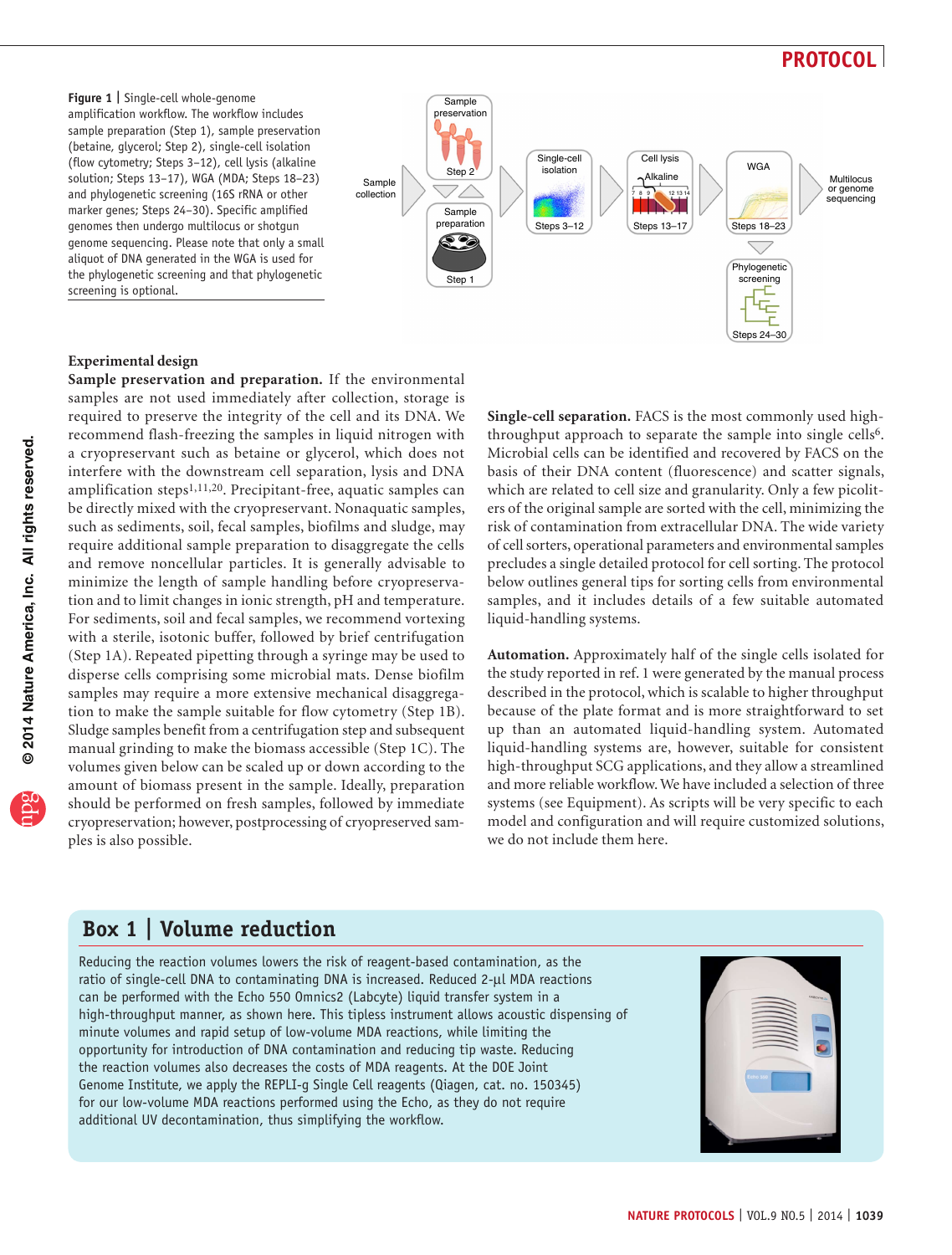**Cell lysis.** The purpose of the lysis step is to degrade the microbial cell envelope without damaging the chromosomal DNA, introducing contamination or inhibiting subsequent amplification reactions. The majority of single-cell studies rely on an alkaline lysis procedure first described by Raghunathan *et al.*[21](#page-10-15), although alternative or supplementary treatments such as heat, freeze-thaw, detergents and treatment with hydrolytic enzymes have been used<sup>[6](#page-10-14)</sup>. However, these lysis techniques are not universally effective on all microbes, and thus a substantial fraction of genomes may not be recovered from some environmental samples. We apply the alkaline lysis method in the subsequent procedure.

**WGA.** The most commonly used approach to amplify a whole genome is multiple displacement amplification (MDA). This method was first introduced by Dean *et al.*[22,](#page-10-16) and it relies on the Phi29 polymerase from *Bacillus* bacteriophage to amplify femtogram levels of DNA. This isothermal, strand-displacing amplification yields, on average, >10-kb-long overlapping amplicons, which are suitable for whole-genome sequencing and *de novo* assembly, similarly to sequence data from DNA extracts of pure cultures. However, MDA results in uneven genome coverage that can be partially mitigated by wet-bench and bioinformatic normalization method[s1,20,23,24.](#page-10-0) Genomic rearrangements, or chimeras, are formed during MDA and can complicate genome assembly by linking noncontiguous chromosomal regions<sup>15,25</sup>. The effect of these rearrangements can be limited by high sequence coverage and by avoiding long mate-pair libraries<sup>24</sup>. The remaining challenges are the limited genome recovery—on average, approximately 40–55% of a single-cell genome is recovered[1,11—](#page-10-0)and the overall low efficiency of accessing the genomic DNA within single cells, which is in part linked to the inability to successfully lyse cells. The lysis and MDA success rates vary widely among environmental samples, ranging from <10 to 100% (refs. [1,11,16](#page-10-0)).

**Contamination.** MDA reactions are sensitive to DNA contamination present in the sample, reagents or contamination introduced through sample handling. The effect of DNA contamination can be controlled by establishing clean cell-sorting procedures[12,20,24,26](#page-10-18), decontaminating commercially available MDA reagents[1,20,23,](#page-10-0) expressing a custom ultrapure Phi29 enzym[e27](#page-10-19) or by using commercial precleaned MDA kits that are specifically designed for single-cell templates. Volume reduction can also limit the impact of reagent contamination (**[Box 1](#page-1-1)**). To minimize lab-introduced contamination, sorted single-cell plates should never be opened outside a clean PCR hood. To assess the degree of potential contamination, the inclusion of several plate rows of negative controls is highly recommended (Step 11).

**Phylogenetic screening.** Target genomes are typically identified after MDA by PCR amplification, sequencing and phylogenetic analysis of marker genes, e.g., 16S rRNA genes. We successfully used the following 'universal pyrotag' primer set—forward 926wF (5′-AAACTYAAAKGAATTGRCGG3′) and reverse 1392R (5′-ACGGGCGGTGTGTRC3′)—for archaea and bacteria (**[Table 1](#page-2-0)**).

<span id="page-2-0"></span>

| TABLE 1   Optional primer sets for phylogenetic screening of |  |  |
|--------------------------------------------------------------|--|--|
| single-cell MDA products.                                    |  |  |

| <b>Description</b>              | <b>Name</b> | Sequence $(5' \rightarrow 3')$ | Refs. |
|---------------------------------|-------------|--------------------------------|-------|
| <b>Bacterial full</b><br>length | 27F-YM      | AGAGTTTGATYMTGGCTCAG           | 33,34 |
|                                 | 1492R       | TACGGYTACCTTGTTACGACTT         | 35    |
| Universal i-tag                 | 515F        | GTGCCAGCMGCCGCGGTAA            | 36    |
| (targeting<br>V4 region)        | 806R        | GGACTACHVGGGTWTCTAAT           | 36    |
| Universal<br>pyrotag            | 926wF       | AAACTYAAAKGAATTGRCGG           | 37,38 |
| (targeting<br>V6-8 regions)     | 1392R       | ACGGGCGGTGTGTRC                | 39,40 |
| <b>Bacterial</b>                | 27F         | AGRGTTYGATYMTGGCTCAG           | 41    |
|                                 | 907R        | CCGTCAATTCMTTTRAGTTT           |       |
|                                 |             |                                | 35,39 |
| Archaeal                        | Arc344F     | ACGGGGYGCAGCAGGCGCGA           | 42,43 |
|                                 | Arc915R     | GTGCTCCCCCGCCAATTCCT           | 44    |
|                                 |             |                                |       |
| Eukarya                         | Euk528F     | CCGCGGTAATTCCAGCTC             | 45    |
|                                 | EukB        | GATCCTTCTGCAGGTTCACCTAC        | 46    |

'Universal' refers to primers targeting bacteria and archaea; for all nonuniversal primers the domain bacteria, archaea or eukarya is specified.

Short 16S rRNA gene amplicons, resulting from the primer set mentioned above or from 'universal i-tag' primers listed in **[Table 1](#page-2-0)**, provide, in our experience, sufficient resolution to assign a taxonomic classification at the phylum level. For taxonomic assignments below the phylum level, full-length 16S rRNA gene amplicons (generated, for example, by the primer pair 27F-YM and 1492R (**[Table 1](#page-2-0)**)) are more suitable. However, the high rRNA gene diversity among microbial genomes makes it challenging to design truly universal primers that are suitable for the entire range of diverse microbial taxa. Please note that the purpose of the phylogenetic screening is to determine the taxonomic classification of the single amplified genomes (SAGs). This will allow single cells of interest to be selected for further downstream processing, such as multilocus or shotgun sequencing. Only a small aliquot of DNA generated in the WGA is used for the phylogenetic screening, and phylogenetic screening is optional.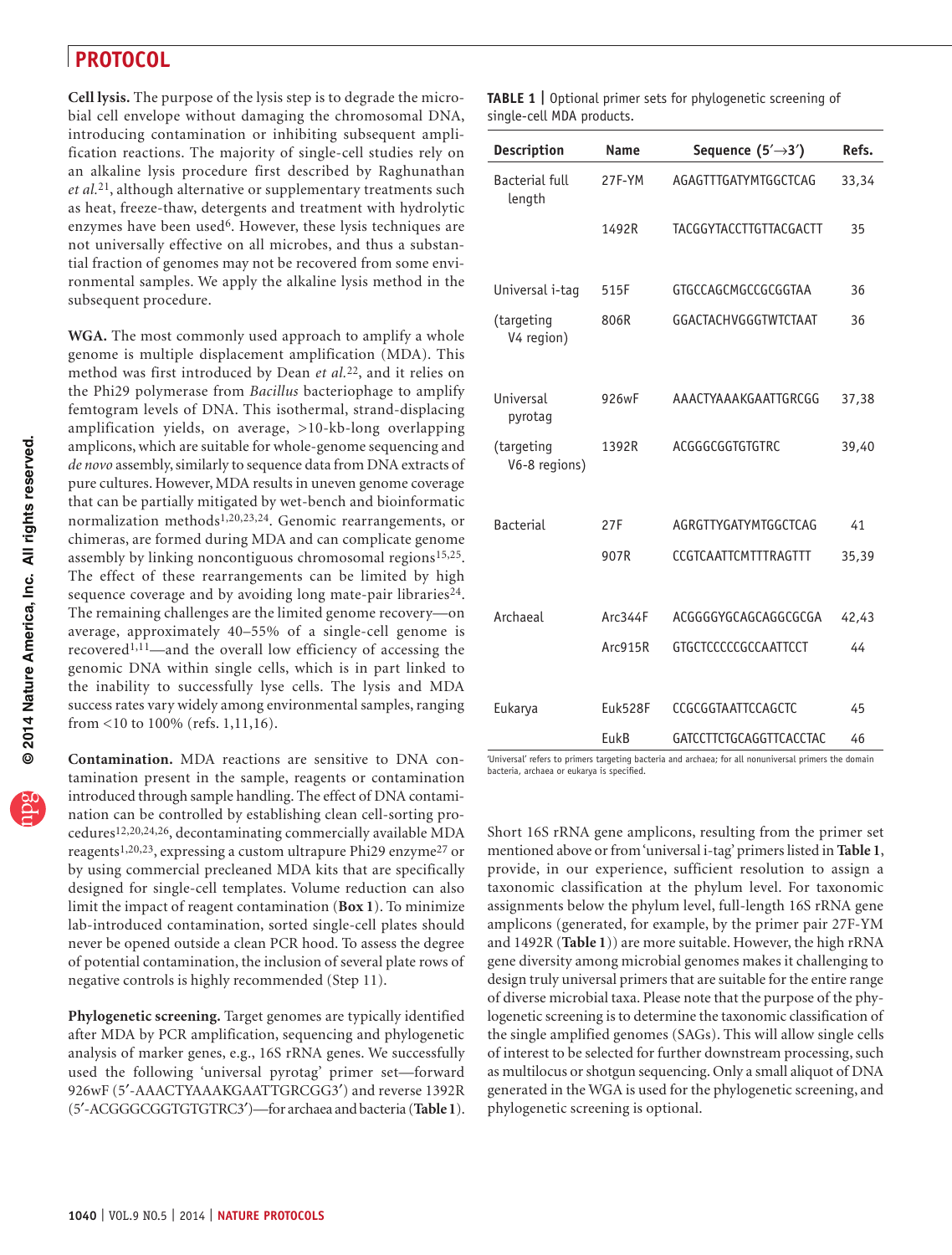

#### **MATERIALS REAGENTS**

#### **Sample preparation and preservation**

- Sample (for example, sediment, soil, fecal material, biofilm or granular sludge)
- (Optional) Sterile, filtered buffer solution, such as 1× PBS (Calbiochem, OmniPur, cat. no. 6505)
- · Betaine: betaine anhydrous (Fisher, cat. no. AC20424-1000; see Reagent Setup)
- TE, 100×, pH 8.0 (e.g., Fluka, cat. no. 86377; see Reagent Setup) •
- Milli-Q water (Millipore)
- Molecular-grade glycerol (Acros, cat. no. 15892-0010; see Reagent Setup) •
- Sterile UV-treated seawater (sterile seawater; Sigma, cat. no. S9148-1L) •

#### **Cell separation with a FACS**

- Ultrapure water, such as Milli-Q water (Millipore), or filtered molecular biology–grade water (Fisher, cat. no. BP2810)
- Household bleach, a 3–8% (wt/vol) solution of sodium hypochlorite (Clorox; see Reagent Setup)
- PBS liquid concentrate, 10×, 4 liters, sterile (OmniPur, cat. no. 6505-4L; see Reagent Setup)
- NaCl (Sigma-Aldrich, cat. no. 71386; see Reagent Setup) •
- · SYBR Green fluorescent nucleic acid stain (e.g., Invitrogen SYBR Green nucleic acid gel stain; Invitrogen, cat. no. S-7585)

#### **Single-cell lysis and whole-genome amplification by MDA**

- RepliPHI Phi29 reagent set 0.1 µg/µl (Epicentre, cat. no. RH040210): it contains Phi29 DNA polymerase (100 U/µl), Phi29 10× reaction buffer, dNTP solution (25 mM each dATP, dCTP, dGTP and dTTP) and DTT, 100 mM (not used in this protocol) **CRITICAL** Phi29 enzyme performance can vary markedly between vendors and even between lots of the same vendor. Thus, we recommend testing the performance of each new lot.
- Buffer DLB (Qiagen, cat. no. 1031206; see Reagent Setup) **! CAUTION** It contains potassium hydroxide, and it is corrosive and harmful. Avoid skin contact, eye contact and ingestion.
- STOP solution (Qiagen, cat. no. 1032393) •
- Nuclease-free water (Fisher Scientific, cat. no. BP2484-100) •
- Random hexamers, 50-μM (Integrated DNA Technologies (IDT); see Reagent Setup)
- DMSO (Sigma-Aldrich, cat. no. D8418-100ML) •
- SYTO 13, 5 mM (Invitrogen, cat. no. S7575) •
- DTT, 1 M (Sigma-Aldrich, cat. no. 646563-10X.5ML; see Reagent Setup) •
- Household bleach (3-8% (wt/vol) solution of sodium hypochlorite)

#### **Phylogenetic screening**

- Ultrapure water, such as Milli-Q water (Millipore) or other filtered and deionized water (DIW)
- SsoAdvanced SYBR Green Supermix (Bio-Rad, cat. no. 172-5264)
- 926wF primer, 10 µM (5′-GAAACTYAAAKGAATTGRCGG-3′; IDT) •
- 1392R primer, 10 μM (5'-ACGGGCGGTGTGTRC-3'; IDT)
- ExoSAP-IT (Affymetrix, cat. no. 78201) •

#### **EQUIPMENT**

#### **Sample preparation and preservation**

- Microcentrifuge tubes, 2 ml (e.g., Eppendorf Safe-Lock tubes 2.0 ml, clear; Eppendorf, cat. no. 0030 120.094)
- Microcentrifuge (e.g., Eppendorf 5424 ventilated microcentrifuge; Eppendorf, cat. no. 5424 000.410)
- Vortex (VWR Scientific, Vortex Genie 2) •
- Centrifuge (Eppendorf, cat. no. 5810R) •
- Standard light microscope (Zeiss)
- Sterile cotton tip (Fisher Scientific, Fisherbrand cotton-tipped applicators, cat. no. 23-400-114)
- Ultrasonic water bath (e.g., Spectralab ultrasonic cleaning bath; Spectralab Instruments, cat. no. UCB-30D)
- Falcon tube, 50 ml (Thermo Scientific, cat. no. 362697) •
- Glass beads, 2 mm diameter (e.g., solid-glass beads, borosilicate, diameter 2 mm; Sigma-Aldrich, cat. no. Z273627-1EA)
- Filter with a 40-μm pore size (e.g., BD Falcon cell strainer 40 μm; BD Biosciences, cat. no. 352340)
- Filter, 0.2 μm (e.g., Millipore Millex-FG syringe filter unit, 0.2 μm; Millipore, cat. no. SLFG025LS)
- Flask, 250 ml (Pyrex, cat. no. 4980) •

#### **Single-cell collection via FACS**

- Cell sorter: we use the Influx (BD Biosciences) or MoFlo (Beckman Coulter) with a 70-nm nozzle and 488-nm excitation laser to detect and sort prokaryotic cells labeled with the DNA stain SYBR green. However, cells could be sorted by using a variety of stains and cell sorters
- Clean the PCR hood with UV light for decontaminating sheath fluid, sheath tanks and collection tubes (e.g., Labconco, cat. no. 3970302)
- ! **CAUTION** Avoid direct UV exposure to skin or eyes. Always wear appropriate personal protective equipment when operating.
- Two 2-liter quartz flasks for UV treatment of sheath fluid •
- Two stir plates and stir bars for sheath fluid UV treatment •
- BD Falcon 40-µm nylon cell strainer (BD Biosciences, cat. no. 352340) • Polypropylene round-bottom tubes, 5 ml: BD Falcon 12 × 75-mm style, disposable tubes (BD Biosciences, cat. no. 352063)
- Pall Acrodisc, 32-mm syringe filter with 0.1-µm Supor membrane (Pall, cat. no. 4651)
- BD Luer-Lok tip disposable syringe, 10 ml (BD Biosciences, cat. no. 309604) •
- Optical micro-well plates to receive sorted single cells (e.g., LightCycler multiwell plate 384; Roche, cat. no. 05102430001)
- **Single-cell lysis and whole-genome amplification by MDA**
- Spectraline XL-1500 UV cross-linker (Fisher Scientific, cat. no. 11-992-90) ! **CAUTION** Avoid direct UV exposure to skin or eyes. Always wear appropriate personal protective equipment.
- Clean the PCR hood with UV light for decontaminating work surfaces (e.g., Labconco, cat. no. 3970302) ! **CAUTION** Avoid direct UV exposure to skin or eyes. Always wear appropriate personal protective equipment.
- Plate reader with temperature control (e.g., BMG Labtech FLUOstar Omega) or a real-time thermocycler (e.g., Roche LightCycler 480; Roche, cat. no. 05015243001)
- (Optional) Robotic liquid handler, such as Bravo (Agilent Technologies), Freedom EVO (Tecan), Echo (Labcyte) or similar **CRITICAL** Every step can be performed with single-channel manual pipettes; however, multichannel pipettes or robotic liquid handlers are recommended especially when working with 96- or 384-well plates.
- Eppendorf Safe-Lock tubes, 1.5 ml (Eppendorf, cat. no. 0030 120.086) **CRITICAL** UV treatment must always occur with the reagent in the Eppendorf Safe-Lock tubes.
- Gamma-irradiated 5-ml conical tubes (Daigger, cat. no. EF3159F) **CRITICAL** If you are working with large volumes owing to a large number of reactions, these sterile 5-ml tubes may be used instead of the Eppendorf Safe-Lock 1.5-ml tubes for handling reagents.
- EMD colorpHast pH strips (Fisher Scientific, cat. no. M95903) •
- Quartz plate (e.g., 210-mm round dishes; Quartz Scientific) •
- Aluminum foil •
- · Ice box, ice packs, foil-lined container (e.g., pipette-tip box lid)
- **Phylogenetic screening** • Standard thermocycler or a real-time thermocycler (e.g., Roche LightCycler 480; Roche, cat. no. 05015243001)
- Plate shaker (e.g., MTS 2/4 digital shaker; IKA, cat. no. 0003208001)
- Optical microtiter plate (e.g., LightCycler Multiwell Plate 384; Roche, •
- cat. no. 05102430001)

#### **REAGENT SETUP**

**Betaine stock, ~38% (wt/vol)** Dissolve 48 g of betaine in 80 ml of DIW. Bring the volume up to 125 ml with DIW. Pass the solution through a 0.1-µm filter. Store it refrigerated at 4 °C for up to 1 year and re-filter it every month. GlyTE Make the GlyTE stock in a 250-ml flask by adding 20 ml of  $100 \times$  TE (pH 8.0), 60 ml of DIW and 100 ml of molecular-grade glycerol (glycerol is best transferred with a syringe). Pass it through a 0.1-µm filter. Store the stock at −20 °C for up to 1 year.

**PBS buffer, 1×** Dilute 10× sterile PBS solution to a 1:10 ratio in ultrapure water, such as Milli-Q water. Prepare 4 liters of  $1 \times$  PBS, 2 liters each in 2-liter flasks. Freshly prepare the buffer before every use.

**NaCl solution, 15 p.p.t.** Dissolve 105 g of combusted NaCl in 500 ml of UV-treated ultrapure water, and then filter the hypersaline solution through a 0.1-µm filter and dilute it to 7 liters with UV-treated ultrapure water. Freshly prepare the solution before every use.  $\triangle$  **CRITICAL** PBS buffer (1×) and 15 p.p.t. NaCl solution are used with freshwater and marine samples, respectively.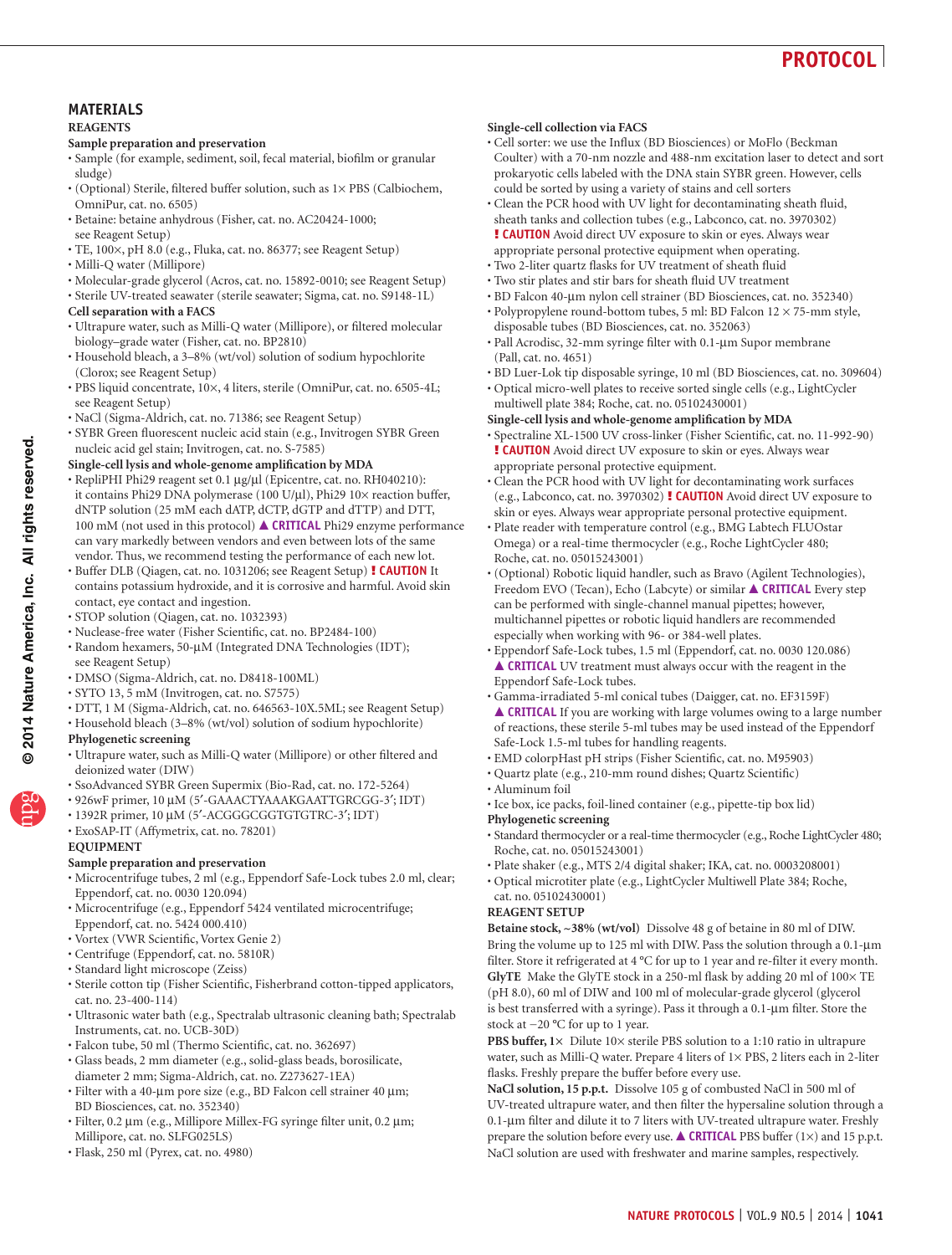**Bleach solution, 10% (wt/vol)** Dilute household bleach at a 1:10 ratio in ultrapure water, such as Milli-Q water (0.3–0.8% (wt/vol) sodium hypochlorite, final concentration). Freshly make 1 liter of bleach solution before every use.

**SCG-grade water** Pour 75 ml of nuclease-free water into a quartz dish bottom. Replace the quartz dish cover and place the dish into a tray lined with aluminum foil (to increase reflectivity). UV-irradiate it in a Spectraline XL-1500 UV cross-linker for 16 h, and then aliquot it into UV-treated 1.5-ml Eppendorf Safe-Lock tubes for single use only. This SCG-grade water can be stored at −20 °C indefinitely.

**Lysis buffer D2** To lyophilized buffer DLB (Qiagen), add 500 µl of SCG-grade water and 45.5 µl of 1 M DTT. Mix it well by vortexing. With pH strips, check for a correct pH of 14. Lysis buffer D2 can be stored at −20 °C for 6 months.

Random hexamers, 0.5 mM Use the IDT website to order 10 µmol of 'random hexamers'. Select the 'standard desalting' and 'hand-mix randomization' parameters. Hexamers should have phosphorothioate bonds between the last two nucleotides at the 3′ end (5′-NNNN\*N\*N-3′). Resuspend them in SCG-grade water to 500 µM and aliquot into UV-treated 1.5-ml tubes for single use only. Aliquots can be stored at −20 °C for 1 year. **CRITICAL** Hexamer quality can vary markedly between vendors and even between lots of the same vendor. Thus, we recommend testing the performance of each new lot.

**DTT solution, 1 M** Owing to the negative effects of oxidation over time, 1 M DTT should be transferred into UV-treated 1.5-ml tubes for single use only. If you are making dilutions of 1 M DTT, make them with SCG-grade water. DTT solution can be stored at −20 °C for 6 months.

#### **PROCEDURE**

#### **Sample collection, preparation and preservation** ● **TIMING up to 1 h 10 min**

**1|** Sample-processing procedures vary depending on the type of the sample. Process the samples as follows for a sediment, soil or fecal sample (option A), a biofilm sample (option B)<sup>[1](#page-10-19)</sup> or a granular sludge sample (option C)<sup>1</sup>.

### **(A) Sediment, soil or fecal sample** ● **TIMING 10 min**

- (i) Mix ~5 g of sample with 10–30 ml of sterile buffer in a 50-ml tube. For soil samples, fecal samples and freshwater sediments, use 1× PBS as the buffer. For marine sediments, use sterile-filtered UV-treated seawater.
- (ii) Vortex the sample for 30 s at 16,000*g* or highest setting.
- (iii) Centrifuge the sample for 30 s at 2,500*g* at room temperature (25 °C) to remove large particles.
- (iv) Collect the supernatant.

#### **(B) Biofilm sample** ● **TIMING 30 min**

- (i) Scratch the biomass from the solid medium by using a cotton stick, and collect it into microcentrifuge tubes containing a sterile-filtered, isotonic buffer solution, such as 1× PBS or seawater.
- (ii) Sonicate the tube with the collected biofilm in an ultrasonic water bath by floating the tube for 10 min at the default setting at room temperature.
- (iii) Shake the tube by hand for another 5 min.
- (iv) Examine the sample under a microscope to observe the effectiveness of dispersion. If necessary, repeat Step 1B(ii,iii).

#### **(C) Granular sludge sample** ● **TIMING 1 h**

- (i) Sample about 5–40 ml of liquid sludge. Transfer it into a 50-ml Falcon tube, and fill it up to a 50-ml volume with a sterile-filtered, isotonic buffer solution, such as 1× PBS or seawater.
- (ii) Centrifuge the sample to form a pellet (e.g., 15 min at 16,000*g*).
- (iii) Remove most of the supernatant to reduce the total liquid volume to 15 ml in the 50-ml Falcon tube.
- (iv) Add 0.1 g of 2-mm-diameter glass beads into the tube and shear the pellet by hand mixing for 10 min.
- (v) Let the tube stand for 3 min, and then collect the upper half of the suspension and transfer it into a new tube.
- (vi) Remove the glass beads by filtration through a 40-µm gauze filter.
- (vii) Examine the sample under a microscope to observe the effectiveness of dispersion. If necessary, repeat Step 1C(ii–v). An alternative to manual grinding is the dispersal of the sludge samples by ultrasonic treatment, for example, with the Sonifier II model 150 (Branson), as shown in Miyauchi *et al.*[28](#page-10-30).
- **2|** Cryopreserve the processed samples containing cells in betaine (option A) or glycerol (option B).

#### **(A) Betaine stock** ● **TIMING 10 min**

- (i) Transfer 200 µl of betaine stock and 1 ml of unfiltered sample to a sterile cryovial (resulting in an ~6% (wt/vol) betaine solution).
- (ii) Mix the vial gently and incubate it for 1 min at room temperature.
- (iii) Store the sample mixture in liquid nitrogen or at −80 °C.
- (iv) Prepare several replicate vials for each sample. This method was found to work well on most samples; however, hypersaline samples yielded a low number of preserved cells.

#### **(B) GlyTE stock** ● **TIMING 10 min**

- (i) Transfer 100 µl of GlyTE stock and 1 ml of sample to a sterile cryovial.
- (ii) Mix the vial gently and incubate it for 1 min at room temperature.
- (iii) Store the sample mixture in liquid nitrogen or at −80 °C.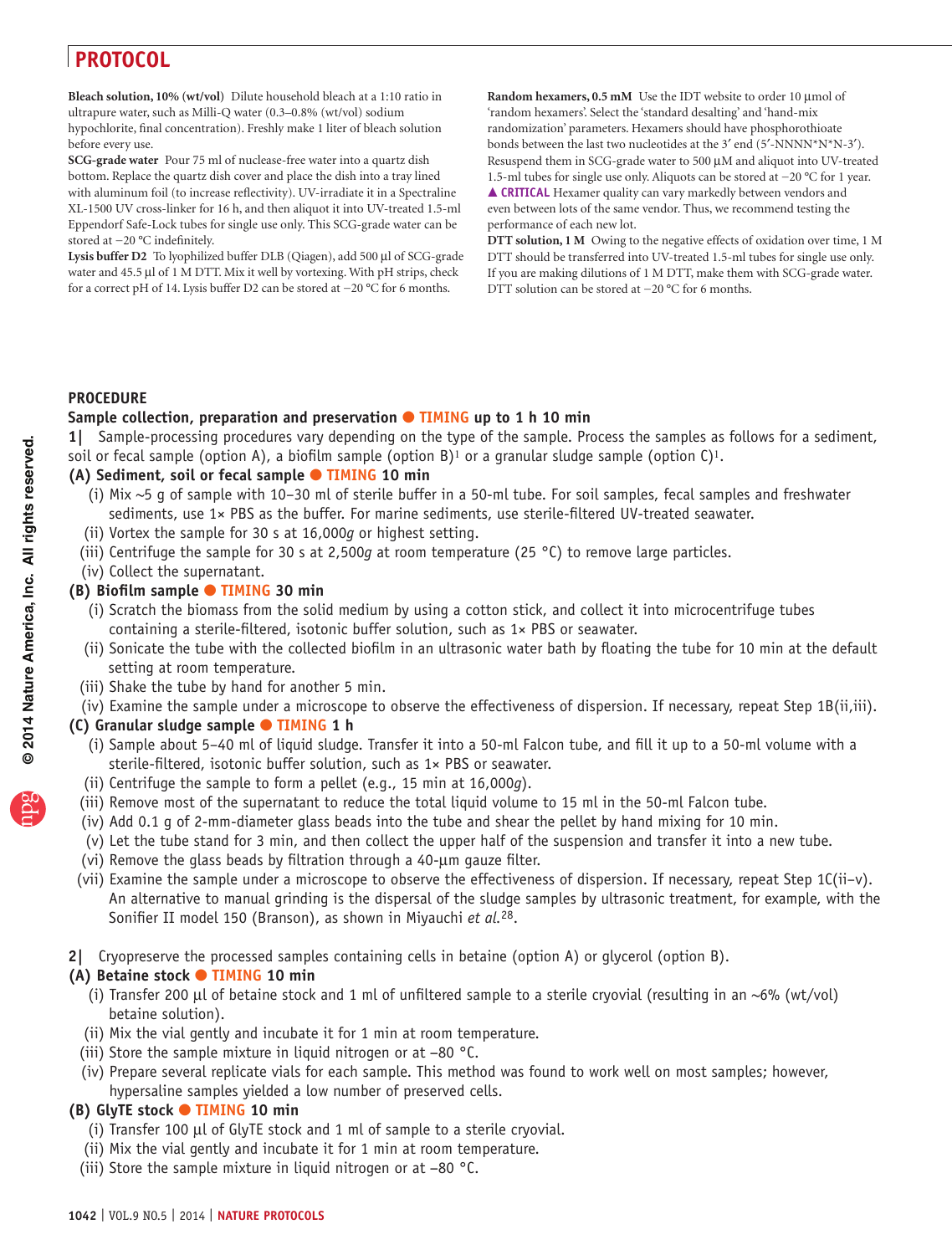(iv) Prepare several replicate vials for each sample. This method was found to work well for marine and freshwater samples. ■ **PAUSE POINT** Betaine and GlyTE stocks can be stored at –80 °C for several months.

#### **Preparation of FACS for sterile sort ● TIMING 1 d**

**3|** Prepare 4 liters of 1× PBS or 15 p.p.t. NaCl solution in two 2-liter quartz flasks and begin stirring with magnetic stir bars and plates within the clean hood. Position the empty sheath fluid tank and inverted lid inside the hood so that UV will shine on the inner surfaces. Close the hood and start the overnight UV exposure. We suggest dedicating one tank to clean sheath fluid. After UV exposure, carefully add sheath fluid to the tank while it is still inside the clean hood. Save at least 10 ml of clean sheath fluid for later use while sorting.

 **CRITICAL STEP** Clean cell-sorter and sheath fluid are essential for successful single-cell sorting and MDA. Fluidic lines on the cell sorter can be decontaminated by running bleach through the instrument, whereas sheath fluid can be decontaminated by UV treatment. We have found that the instrument remains clean for at least 3 d after decontamination, as long as clean sheath fluid is used. We also find that this procedure is suitable for decontaminating the same fluidic lines repeatedly for more than one use, and it is not necessary to replace fluidic lines between clean sorting runs.

**4|** Fill a second sheath tank with 1 liter of 10% (wt/vol) bleach (0.3–0.8% (wt/vol) sodium hypochlorite, final concentration) and run it through the cell sorter for 2 h to decontaminate fluidic tubing.

**5|** Dispose of any remaining bleach and rinse the sheath tank with sterile water. Run 1 liter of sterile water through the cell sorter for 30 min to rinse the fluidic tubing.

#### **Cell separation by flow cytometry** ● **TIMING 1 d**

**6|** Install the tank with clean sheath fluid and begin running the sort. Follow the procedure specified in your FACS manual to center the stream, to adjust the laser and detectors and to adjust and calculate drop delay.

**7|** Before sorting, UV-treat the microtiter plates openly (without a cover) for 10 min. To each well, add 1 µl of UV-treated,  $1\times$  TE buffer per well. UV-treat the plates again, this time with a cover, for another 10 min.

 **CRITICAL STEP** We recently found that the TE buffer can be omitted and that sorting in dry plates does not affect the downstream application. When you are performing a 'dry sort', the volume of sterile water in the WGA master mix needs to be increased by 1 µl per well to keep the overall volume constant.

**8|** To avoid clogging the nozzle with any kind of aggregates, filter each sample through an appropriate filter (e.g., 40-µm nylon mesh when using a 70-µm nozzle).

**9|** Stain the cells with 1× SYBR Green fluorescent nucleic acid stain for 15 min in the dark at 4 °C. SYBR Green is supplied at 10,000× concentration, and we use it at a 1× final concentration, which amounts to a 10,000-fold dilution. ■ CRITICAL STEP A wide variety of nucleic acid stains could be used at this step, and some work better than others for particular samples.

#### **10|** Run the stained sample and target your desired microbial population with a sort gate (**[Fig. 2](#page-6-0)**).

**△ CRITICAL STEP** It can be challenging to find the target population in some environmental samples. For example, samples with high cell density (>10<sup>6</sup> cells per ml) and low background signal show a distinct microbial population (**[Fig. 2b](#page-6-0)**), whereas sediment samples generally display a less-well-defined target (**[Fig. 2d](#page-6-0)**,**e**). It may be helpful to compare stained and unstained samples when you are identifying target populations. Sample dilution may also be required (ensure that the diluent, such as clean sheath fluid, is UV-treated).

### ? **TROUBLESHOOTING**

**11|** Sort the target cells into the UV-treated microtiter plates containing 1 µl of 1× TE buffer per well. We recommend sorting the cells according to **[Figure 3](#page-7-0)**, which includes four columns of negative controls (no template). To avoid co-sorting of >1 cell, use stringent sort mask and a low event rate.

 **CRITICAL STEP** For samples with an expected high concentration of extracellular DNA or nontarget events, a two-step sort may be used to dilute this extracellular DNA. First, sort at least 10,000 target cells into 1 ml of UV-treated 1× PBS. Next, back-flush the sample line for 1 min with sheath fluid, run a 10% (wt/vol) bleach solution through the sample line for 5 min and back-flush it again for 5 min. After this, re-stain the sorted cells with 1× SYTO and use as a source sample for FACS deposition into microtiter plates.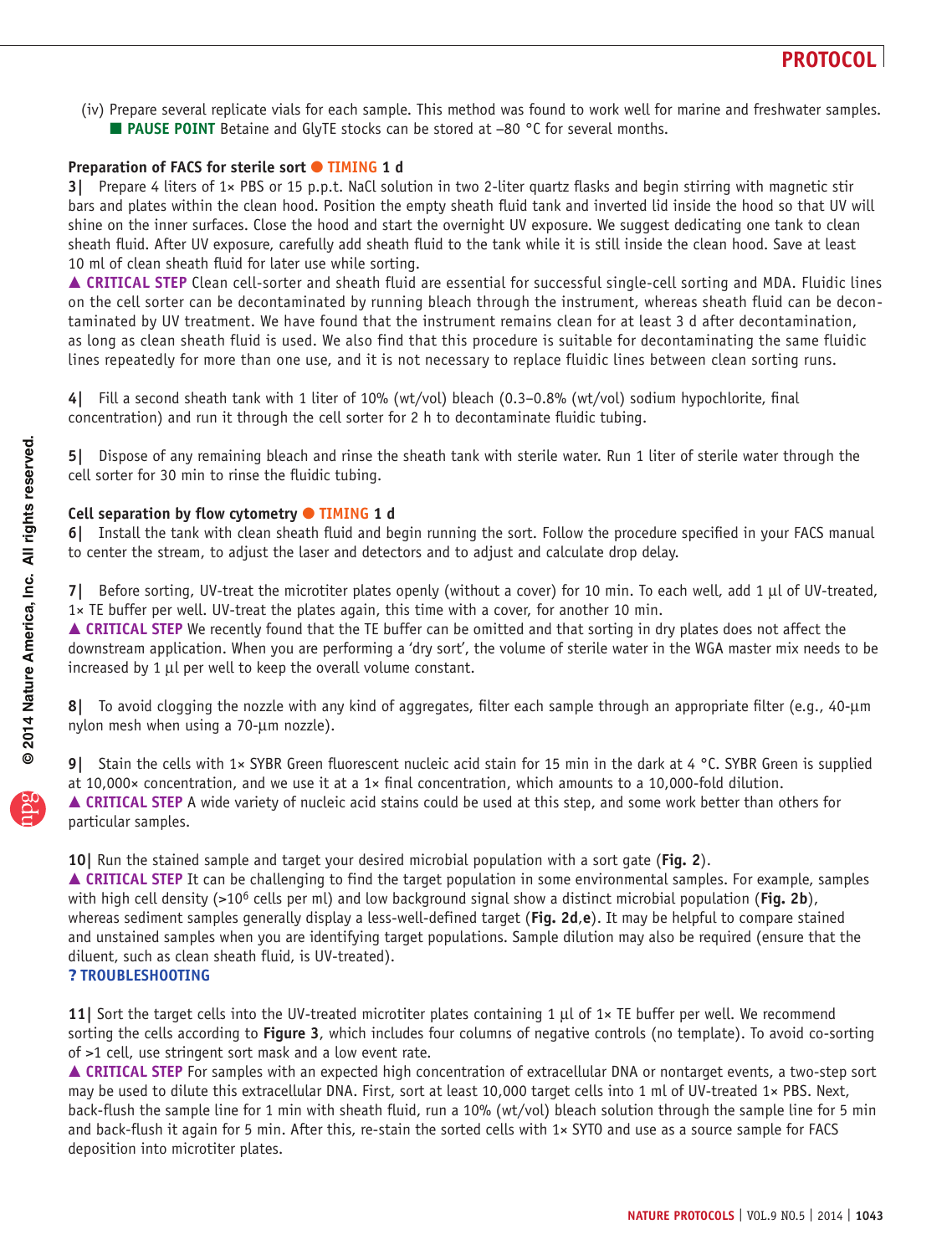<span id="page-6-0"></span>**Figure 2 |** High-throughput single-cell sorting. (**a**) Schematic drawing of the fluorescence-activated cell sorter. The environmental sample is arranged in a thin stream that moves one single cell at a time in front of the laser and detector, and the cells of interest are subsequently deflected into wells of a microtiter plate in a random manner, whereas the unwanted portion of the sample goes to waste. (**b**–**e**) Flow cytometry signals and sort windows (red outlines). (**b**) Granular sludge from a bioreactor, prepared as described in Step 1C. (**c**) Biofilm sample, prepared as described in Step 1B. (**d**,**e**) Marine sediment sample (**d**) and freshwater sediment sample (**e**), both prepared as described in Step 1A. The *x* axis shows the side scatter (SSC), and the *y* axis shows the relative green fluorescence of SYBR Green–stained samples at a 531-nm wavelength.

**12|** Cover the plates with sterile foil and store them at −80 °C. The plates should never be opened outside of a clean PCR hood before completing MDA.

 $C_{10^{4}}$ **a b c**<sub>c</sub> **c**  $\overline{10}$  $10<sup>3</sup>$ 103 531 nm  $10^{2}$  $10^2$ 10<sup>1</sup> 10  $10<sup>0</sup>$  $10^0 + 10^0$  $10^0$   $10^1$   $10^2$   $10^3$   $10^4$  $10^0$   $10^1$   $10^2$   $10^3$   $10^4$ **d e**  $e_{10}$  $10<sup>4</sup>$  $10<sup>3</sup>$  $10<sup>3</sup>$ 531 nm  $10<sup>2</sup>$  $10^2$ 101 10<sup>1</sup>  $\bigcup$  $10<sup>0</sup>$  $10<sup>1</sup>$  $10^0$   $10^1$   $10^2$   $10^3$   $10$ <br>SSC  $10^0$   $10^1$   $10^2$   $10^3$   $10^4$ ssc in the ssc

■ **PAUSE POINT** Sorted cells can be stored at −80 °C for several months.

#### **Single-cell lysis** ● **TIMING 2 h**

**13|** Before performing any work, wipe down all clean hood surfaces, pipettes and equipment with 10% (wt/vol) bleach. UV-treat the clean hood for 60 min with equipment inside.

■ CRITICAL STEP It is essential to prepare as sterile an environment as possible when you are performing single-cell amplification. UV treatment of all equipment and disposables are recommended, followed by wiping with 10% (wt/vol) bleach, if applicable. It is recommended to have a dedicated area reserved for single-cell work only, in a separate location free of DNA, with separate equipment.

**14|** Thaw lysis buffer D2 and STOP buffer (as prepared in Reagent Setup). The amount of lysis buffer added for each reaction should be calculated as follows: the cell in TE and the lysis buffer should be at a 1:1 ratio. At the same time, the final concentration of lysis buffer in the whole MDA reaction should be approximately 6–7% (vol/vol). The same amount of STOP buffer should also be added. For this example, a single cell was sorted into 1  $\mu$ l of TE. A volume of 1  $\mu$ l of lysis buffer should be added to obtain a final concentration of 6.7% in an MDA reaction of 15 µl. Calculate how much is needed based on the number of reactions, and then transfer the appropriate volume of both buffers to separate 1.5-ml Eppendorf Safe-Lock microcentrifuge tubes.

 **CRITICAL STEP** The following protocol describes performing MDA in 15-µl reactions. These reaction volumes may be adjusted up or down according to the parameters or requirements of individual experiments.

 **CRITICAL STEP** Another important consideration is that the larger the well that the single cell has been sorted into, the larger the reaction volume must be for the lysis buffer to completely cover the bottom of the well and to ensure a complete lysis of the cell.

**15|** Place the tubes of lysis and STOP buffers in a small, foil-lined container (e.g., a pipette tip-box lid). UV-treat them in the Spectraline XL-1500 UV cross-linker for 60 min.

**16|** To each well (of the plates from Step 12) containing a sorted single cell, add 1 µl of lysis buffer D2. Spin down the plate at 1,000*g* for 1 min and incubate them for 5 min at room temperature.

**17|** Add 1 µl of STOP buffer to each well. Spin down the plate at 1,000*g* for 1 min. If you are not adding MDA master mix immediately, store the lysed cells at 4 °C for no more than 1 h.

#### **Whole-genome amplification** ● **TIMING 20 h (overnight)**

**18|** Under a clean PCR hood, thaw the following reagents for making the MDA master mix: Phi29 10× reaction buffer, 25 mM dNTP solution, 0.5 mM hexamers, 1 M DTT, DMSO, SYTO 13 and SCG-grade water. Do not thaw Phi29 DNA polymerase.

**19|** Gently mix all reagents by vortexing and spinning them down in a microcentrifuge. Each 15 µl of MDA reaction contains 0.4 µl of Phi29 enzyme, 1.5 µl of Phi29 10× reaction buffer, 0.24 µl of dNTP solution (25 mM), 1.5 µl of hexamers (0.5 mM), 0.15 µl of DTT (1 M), 0.75 µl of DMSO, 0.0015 µl of SYTO 13 and 7.46 µl of SCG-grade water. Prepare enough master mix for all reactions, adding Phi29 DNA polymerase at the end. Mix by vortexing, and prepare aliquots of the master mix in 1.5-ml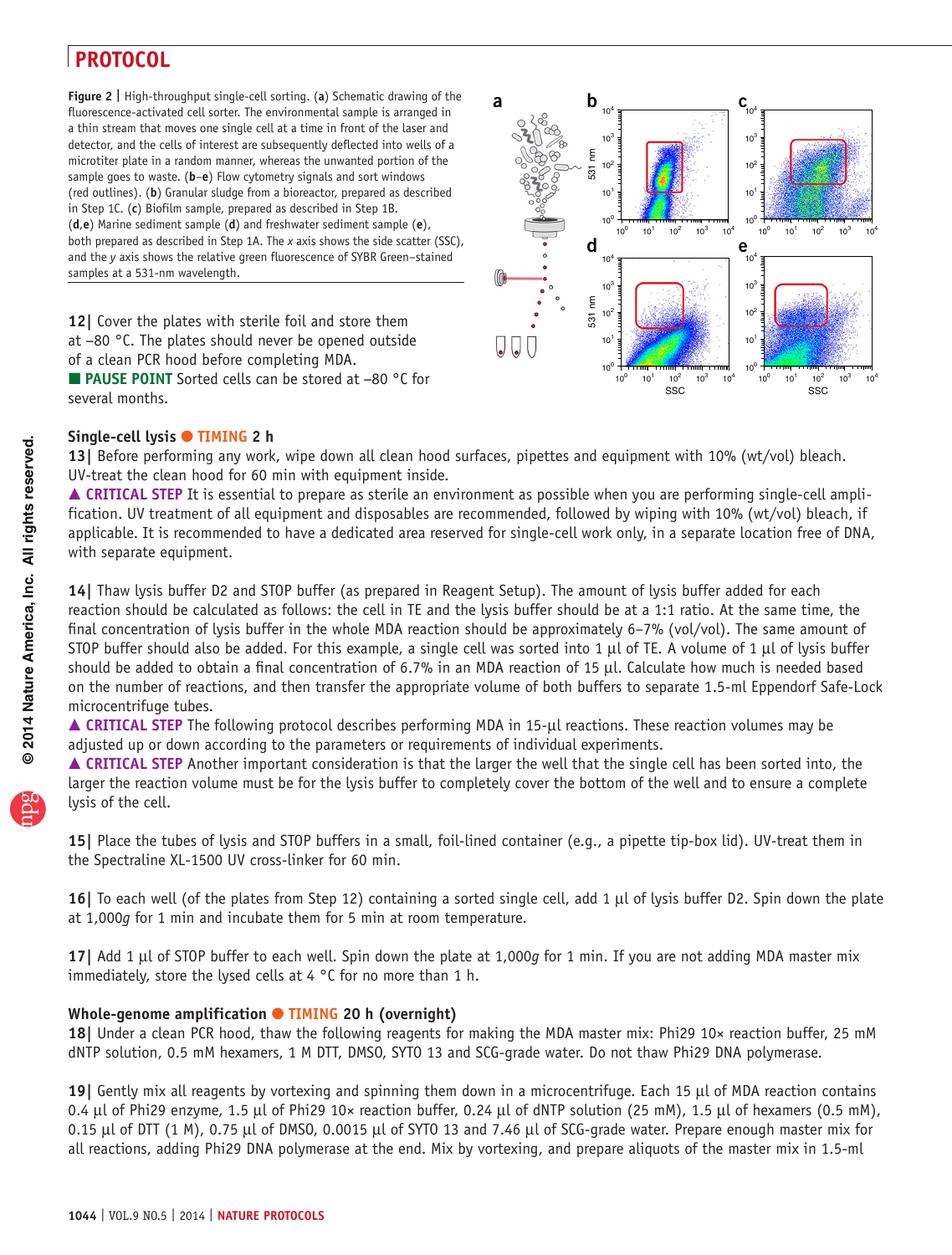<span id="page-7-0"></span>**Figure 3 |** Real-time whole-genome amplification and 16S rRNA gene PCR. (**a**) MDA kinetics for a 384-well plate of sorted single cells with positive (100 cells per well) and negative (no-template) controls. (**b**) Plate layout for MDA showing wells with successful amplification (success is measured by a fluorescence value above 10 arbitrary units (a.u.) in this case). (**c**) Plate layout for real-time quantitative PCR (qPCR) showing wells with successful 16S rRNA gene amplification. Gray wells show no amplification. Green, positive controls (100 cells); red, no-template controls; yellow, single cells.

Eppendorf Safe-Lock microcentrifuge tubes (with a maximum aliquot volume of 1 ml). See **[Box 1](#page-1-1)** for information about how to carry out lower-volume MDA reactions.

 **CRITICAL STEP** Do not add SYTO 13 to the master mix at this point, as UV irradiation will degrade the dye. **CRITICAL STEP** Do not let the MDA master mix warm to a temperature above 30 °C. The Phi29 enzyme becomes inactivated at temperatures above 30 °C.

**20|** UV-treat the tubes of master mix in a reflective container on ice for 30–90 min in the Spectraline UV



cross-linker, as described previously<sup>[23](#page-10-31)</sup>. Arrange the tubes to rest  $\sim$ 8 cm below the UV bulb.

 **CRITICAL STEP** Because UV irradiation will raise the temperature within the UV cross-linker, it is important to UV-treat the MDA master mix on ice to avoid Phi29 enzyme deactivation.

**21|** After UV treatment, add SYTO 13 (0.0015 µl per reaction) to the master mix to obtain a final concentration of 0.5 µM. Vortex and spin down the mixture.

**22|** To the lysed cells from Step 17, add the 12 µl of MDA master mix to each well. Cover the plate with an optical seal and spin it down at 1,000*g* for 1 min. Incubate the plate at 30 °C for 16 h in the Roche LightCycler 480 or similar real-time thermocycler or plate reader. **[Figure 3a](#page-7-0)**,**b** exemplifies the MDA kinetics and plate layout for a 384-well plate. ? **TROUBLESHOOTING**

**23|** Heat-inactivate the Phi29 enzyme by incubating the completed MDA reaction at 65 °C for 10 min.

■ CRITICAL STEP Although previous reports suggest debranching of the MDA products with S1 nuclease before sequencing<sup>15</sup>, we do not recommend this step. Our previous results suggest that S1 debranching has no effect on the chimera rate $12$ , and we routinely sequence and phylogenetically screen single-cell MDA products without debranching.

 **PAUSE POINT** The amplified DNA is ready for phylogenetic screening and sequencing (Steps 24–30), and it can be stored for several months at −80 °C. However, freezing the MDA product results in a nonhomogenized DNA product upon thawing, and thus we suggest moving directly to phylogenetic screening when possible. Please note that the purpose of the phylogenetic screening is to determine the taxonomic classification of the SAGs. This will allow single cells of interest to be selected for further downstream processing, such as multilocus or shotgun sequencing. Only a small aliquot of the DNA generated in the WGA is used for phylogenetic screening, and phylogenetic screening is optional.

#### **Phylogenetic screening ● TIMING 3 h**

**24|** Make a 1:20 dilution of the MDA product in nuclease-free water. Mix it thoroughly by hand-pipetting up and down. If a large number of samples precludes hand-pipetting, mix the samples in a plate shaker for 15 min at the highest setting. ■ CRITICAL STEP The MDA product is highly viscous. It is crucial to ensure that it is mixed thoroughly. Robotic instrumentation may also be helpful with pipette mixing.

**25|** Transfer 1 µl of diluted MDA product as template to an optical microtiter plate (e.g., LightCycler multiwell plate 384).

**26|** Thaw the following reagents on ice for the 16S rRNA gene PCR: SsoAdvanced SYBR Green Supermix, 10-µM 926wF primer and 10-µM 1392R primer. Alternate primers are listed in **[Table 1](#page-2-0)**.

**CRITICAL STEP** Minimize the exposure of SsoAdvance SYBR Green Supermix to direct light.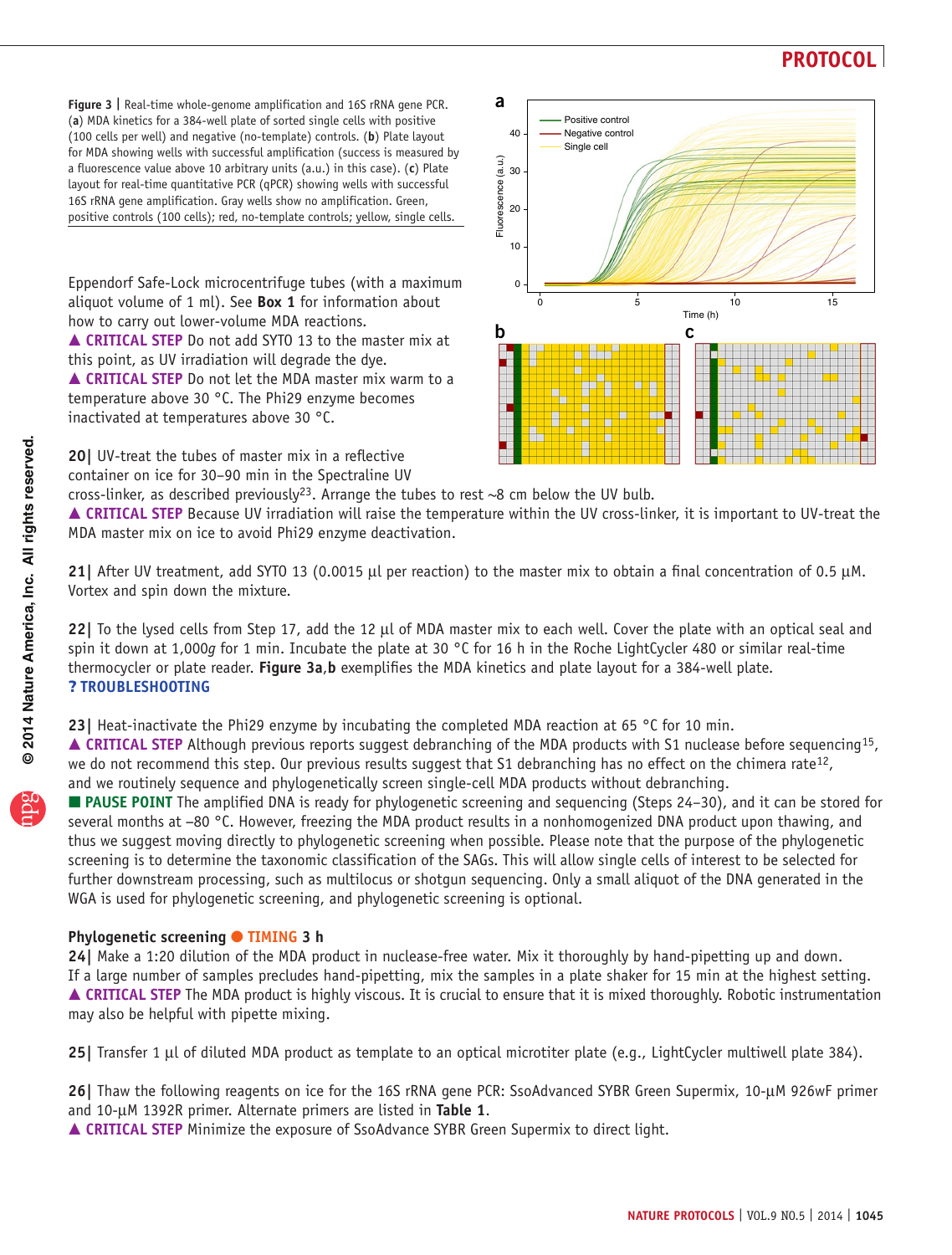**27|** Gently mix all reagents by vortexing and spinning down. Each 10-µl PCR contains 3.6 µl of nuclease-free water, 5 µl of SsoAdvance SYBR Green Supermix (2×), 0.2 µl of 926wF primer (10 µM), 0.2 µl of 1392R primer (10 µM) and 1 µl of diluted MDA product as template. Prepare a sufficient amount of master mix for all reactions. Mix the reactions by vortexing and spinning down.

**28|** To each well of 1 µl of diluted MDA product template, add 9 µl of master mix. Seal the plate with optical seal and spin down at 1,000*g* for 1 min.

**29|** In a real-time thermocycling instrument, PCR-amplify the samples by using the cycling program recommended by the PCR kit manufacturer's instructions (**[Fig. 3c](#page-7-0)**). Incorporating a melt curve step into the cycling program will aid in the analysis of PCR products.

### ? **TROUBLESHOOTING**

**30|** Purify and sequence PCR products to identify the single-cell genomes. We clean up PCR products by using ExoSAP-IT according to the manufacturer's instructions, and we then Sanger-sequence them via an outside service. We amplify and sequence the 16S rRNA gene for the taxonomic classification of our single cells, as the 16S (or SSU) rRNA is considered the gold standard in bacterial and archaeal classification<sup>29</sup>, and databases and online tools facilitating the taxonomic identification are readily available<sup>30,31</sup>.

#### ? **TROUBLESHOOTING**

Troubleshooting advice can be found in **[Table 2](#page-8-0)**.

<span id="page-8-0"></span>

|  | TABLE 2   Troubleshooting table. |  |
|--|----------------------------------|--|
|--|----------------------------------|--|

| <b>Step</b> | Problem                                                        | Possible reason                                                     | <b>Solution</b>                                                                                                                                                                                                                                                                                                                                                                             |
|-------------|----------------------------------------------------------------|---------------------------------------------------------------------|---------------------------------------------------------------------------------------------------------------------------------------------------------------------------------------------------------------------------------------------------------------------------------------------------------------------------------------------------------------------------------------------|
| 10          | No sortable population<br>is visible on the FACS<br>instrument | High level of non-cell particle<br>staining                         | Apply different sample preparation methods before sorting;<br>alternatively, use different DNA stains                                                                                                                                                                                                                                                                                       |
|             |                                                                | Cell concentration is too low                                       | Concentrate your cell population, for example, by centrifugation and<br>discharging of part of the supernatant                                                                                                                                                                                                                                                                              |
|             |                                                                | Mismatched refractive index<br>between the sample and the<br>sheath | Attempt to match the refractive index ( <i>i.e.</i> , density or salt content)<br>of your sample with your sheath fluid                                                                                                                                                                                                                                                                     |
| 22          | No MDA amplification<br>across the plate                       | Too much UV irradiation<br>affected Phi29 activity                  | Perform a quality control (QC) test with different time points of UV<br>exposure (e.g., 0, 10, 20, 40, 60 min). Include positive controls<br>(genomic DNA) and negative controls (single-cell genomics-grade<br>water). Select the time point with the least amount of amplification<br>in the negative controls, but sufficient activity in the positive<br>controls and single cell wells |
|             |                                                                | Plate temperature exceeded<br>30 °C                                 | Keep reagents and/or the plate on ice when handling. If you are<br>using a real-time instrument, ensure that the interior is cooled to<br><30 °C before loading the plate (for example, open the instrument lid<br>for a few minutes before loading)                                                                                                                                        |
|             |                                                                | Cell was not sorted into the<br>well                                | Spike a few of the wells with 1 ng of genomic DNA. If these wells<br>amplify, but the positive control wells (100 cells) do not, review the<br>sorting procedure used for possible errors                                                                                                                                                                                                   |
|             |                                                                | Incomplete cell lysis                                               | Alkaline lysis is not effective on all taxa. Alternate methods include<br>freeze-thawing and heat lysis (for example, at 60 °C), although<br>harsher lysis methods may damage the genomic DNA. Note that when<br>using alternative lysis procedures, we still recommend the addition of<br>lysis buffer to denature the DNA                                                                 |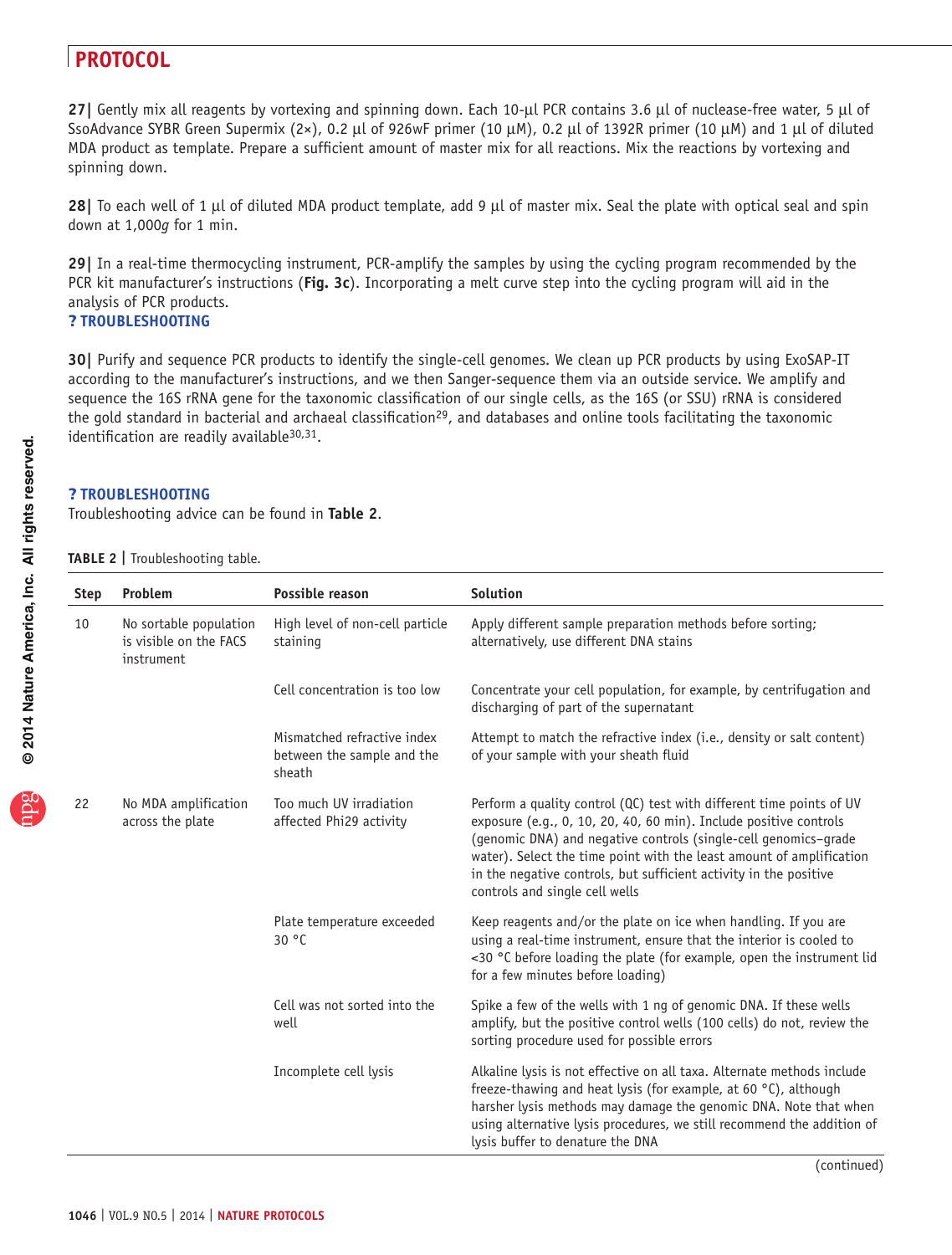**Table 2 |** Troubleshooting table (continued).

| <b>Step</b> | Problem                                       | Possible reason                                         | <b>Solution</b>                                                                                                                                                                                                                                                                                                                                                                                                                                                                                                                                                                                                                                                                      |
|-------------|-----------------------------------------------|---------------------------------------------------------|--------------------------------------------------------------------------------------------------------------------------------------------------------------------------------------------------------------------------------------------------------------------------------------------------------------------------------------------------------------------------------------------------------------------------------------------------------------------------------------------------------------------------------------------------------------------------------------------------------------------------------------------------------------------------------------|
| 22          | MDA contamination<br>(entire plate amplifies) | MDA kit or reagents are<br>severely contaminated        | Perform a QC test with different time points of UV exposure,<br>e.g., 0, 10, 20, 40, 60 min. Include positive controls (genomic DNA)<br>and negative controls (single-cell genomics-grade water). Ensure<br>that the time point selected contains little or no background<br>amplification in the negative controls. This QC is recommended when<br>introducing a new lot of reagents, such as Phi29 or random hexamers.<br>Alternatively, use the REPLI-g single cell kit, which is already<br>pretreated to remove contamination from reagents                                                                                                                                     |
|             |                                               | Water is not of single-cell<br>genomics-grade quality   | It is best practice to always pretreat water before use. Refer to the<br>Reagent Setup for the protocol. Note: water can be UV-irradiated<br>for a longer period than what we state in this protocol, if extra<br>'cleaning' is still required. Alternatively, certified DNA-free water<br>can be used (e.g., Mo-Bio, cat. no. 17000-11)                                                                                                                                                                                                                                                                                                                                             |
|             |                                               | Equipment and/or consumables<br>carry contaminating DNA | Ensure that all equipment has been wiped thoroughly with a 10%<br>(wt/vol) bleach solution and that all single-cell genomics work is<br>performed within a UV-treated hood. Ideally, the hood should be<br>stationed within a designated room with positive-pressure airflow.<br>Contaminated objects may include pipettes, tips and tubes used to<br>hold MDA reagents. These may be bleached and also UV treated in<br>the Spectraline UV cross-linker, if necessary. If you use multichannel<br>electronic pipettes, it may be helpful to take apart and thoroughly<br>bleach all lines and channels. All personnel should wear designated<br>and disposable lab coats and gloves |
| 29          | No PCR amplification                          | Too much or too little MDA DNA<br>template              | If there is a high background baseline, dilute the MDA DNA product<br>by 1:50 or 1:100 (Step 23)                                                                                                                                                                                                                                                                                                                                                                                                                                                                                                                                                                                     |
|             |                                               | MDA DNA template is not<br>mixed sufficiently           | Because MDA DNA is a branched product, the MDA product does not<br>homogenize into solution easily. Mixing by vortexing is not as<br>effective as using a plate shaker at the highest setting for 15 min.<br>Even better results can be achieved by pipetting the MDA product up<br>and down 15 times (either by hand or by using robotics; Step 23)                                                                                                                                                                                                                                                                                                                                 |
|             |                                               | Primers do not match the<br>target organism             | Full-length 16S rRNA gene primers can be used (for example,<br>bacterial 27F and 1391R), but the shorter universal primers (926wF<br>and 1392RV) generally result in more SAGs with PCR products                                                                                                                                                                                                                                                                                                                                                                                                                                                                                     |

## ● **TIMING**

Steps 1 and 2, day 1, sample collection, preparation and preservation: up to 1 h 10 min Steps 3–5, day 1, preparation of FACS for sterile sort: 1 d (overnight) Steps 6–12, day 2, cell separation by flow cytometry: 1 d Steps 13–17, day 3, single-cell lysis: 2 h Steps 18–22, day 3, whole-genome amplification: 20 h (overnight) Step 23, day 4, Phi29 enzyme deactivation: 10 min Steps 24–29, day 4, phylogenetic screening: 3 h Step 30, day 4, PCR product purification for sequencing: 1 h

#### **ANTICIPATED RESULTS**

This protocol enables recovery of amplified genomes from single cells found in a wide variety of environmental samples. The number of successfully amplified single cells can vary substantially between samples, and sample-specific preparation may be necessary for best results. In our experience, freshwater and marine samples yield the highest percentages of successfully amplified genomes (up to 40%), whereas success rates for soil samples tend to be low (<10%). Possible reasons for the high variability in genome amplification success between different sample types include resistance to lysis by some taxa and the presence of inhibitors of the MDA reaction. The successful single-cell amplification generally yields 100–200 ng/µl DNA, which can be directly used for multilocus or whole-genome sequencing without the need for re-amplification. Amplified single-cell genomes can also be used for the fabrication of DNA microarrays of select organisms of interest, which allows microarray-based monitoring of uncultivated microbes in various ecosystems and/or laboratory